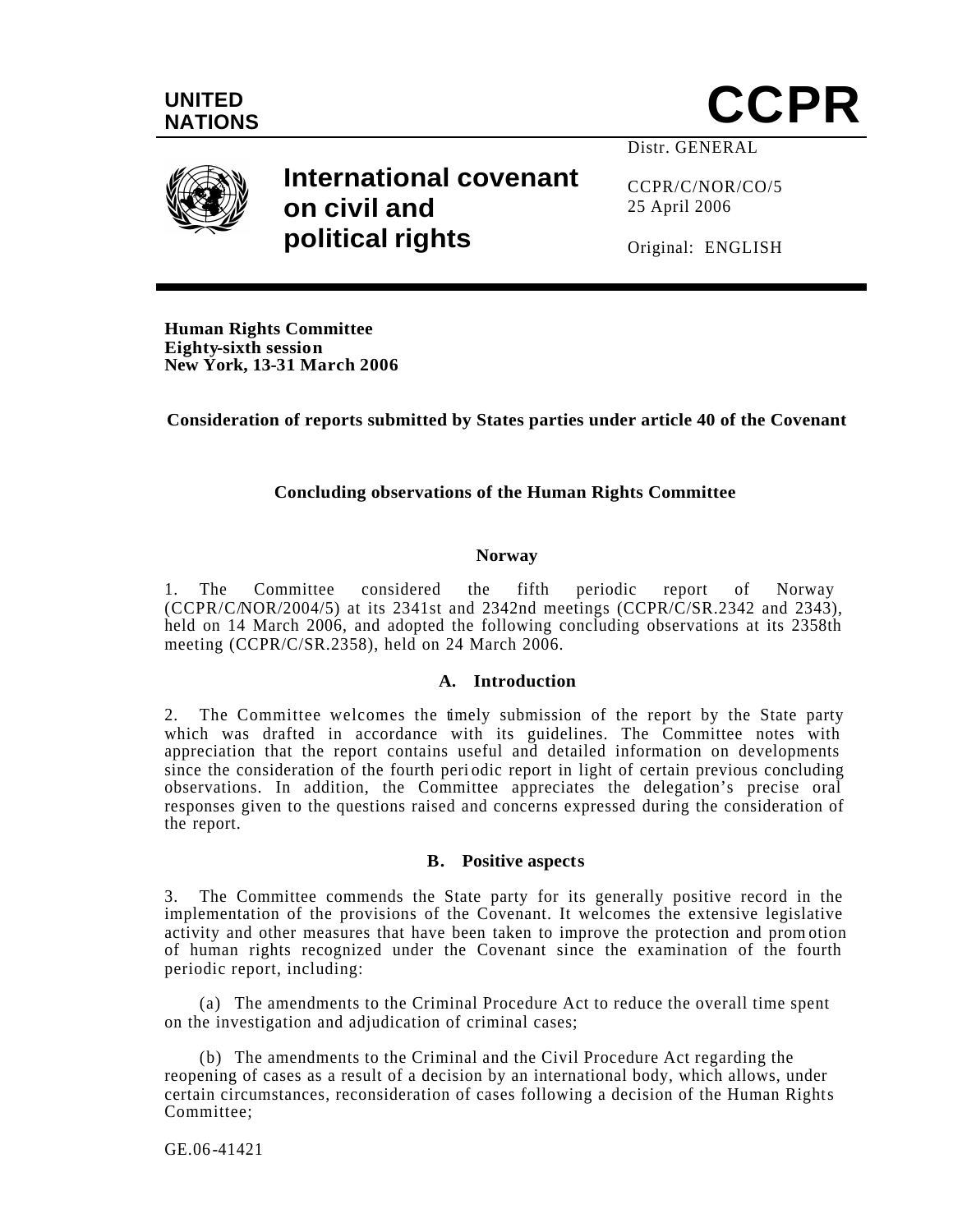(c) The improvement of Gender Equality legislation through the amendment, on 14 June 2002 and 19 December 2003 concerning gender representation, of the Gender Equality Act of 1978 and also the entry into force, on 1 January 2006, of legislation on gender representation on boards of public limited companies, the Action Plan to Combat Violence against Women (2000-2002) and the Action Plan to Combat Domestic Violence (2004-2007) as well as the amendment to Section 219 of the Penal Code;

(d) The adoption of the Anti-Discrimination Act on 3 June 2005, and the establishment of the Equality and Anti-Discrimination Ombud and Anti-Discrimination Tribunal on 10 June 2005, which entered into force on 1 January 2006.

4. The Committee commends the prompt response and the measures taken by the State party to remedy the infringements on religious freedom identified in the Committee's views in Communication No. 1155/2003, including the adoption of amendments to the Education Act.

5. The Committee welcomes the Agreement entered into by the State party and the Sameting on 11 May 2005 setting out procedures for consultation between central government authorities and the Sameting, as well as the adoption of the Finnmark Act, which is in furtherance of articles 1 and 27 of the Covenant.

6. The Committee takes note of measures taken by the State Party to give effect to the commitment under the Covenant to respect the rights recognized in the Covenant for all individuals within its power or effective control in situations where its troops operate abroad, particularly in the context of peacekeeping and peace-restoration missions.

7. The Committee appreciates the involvement of Parliament and non-governmental organizations in the preparation of the report and the planned follow -up to the concluding observations.

#### **C. Principal subjects of concern and recommendations**

8. The Committee regrets that Norway maintains its reservations to article 10, paragraphs 2 (b) and 3, article 14 and to article 20, paragraph 1, of the Covenant .

The State party should continue to review the possibility of withdrawing its reservations.

9. The Committee is concerned about the potentially overbroad reach of the definition of terrorism in article 147b of the Penal Code.

The State party should ensure that its legislation adopted in the context of the fight against terrorism (pursuant to Security Council resolution 1373 (2001)) is limited to crimes that deserve to attract the grave consequences associated with terrorism.

10. The Committee notes with concern the persistence of domestic violence despite legislation adopted by the State party. It also notes with regret the lack of statistics with regard to this issue. (arts. 3, 7)

The State party should reinforce its policy against domestic violence an d, in this regard, prepare adequate statistics and take more effective measures to prevent domestic violence and assist the victims.

11. The Committee notes with concern that asylum requests may be rejected on the basis of the assumption that the persons concerned can find protection in a different part of their country of origin even in cases, where information, including recommendations by UNHCR, is available indicating that such alternatives might not be available in the specific case or country of origin. (arts. 6, 7)

The State party should apply the so-called internal relocation alternative only in cases where such alternative provides full protection for the human rights of the individual.